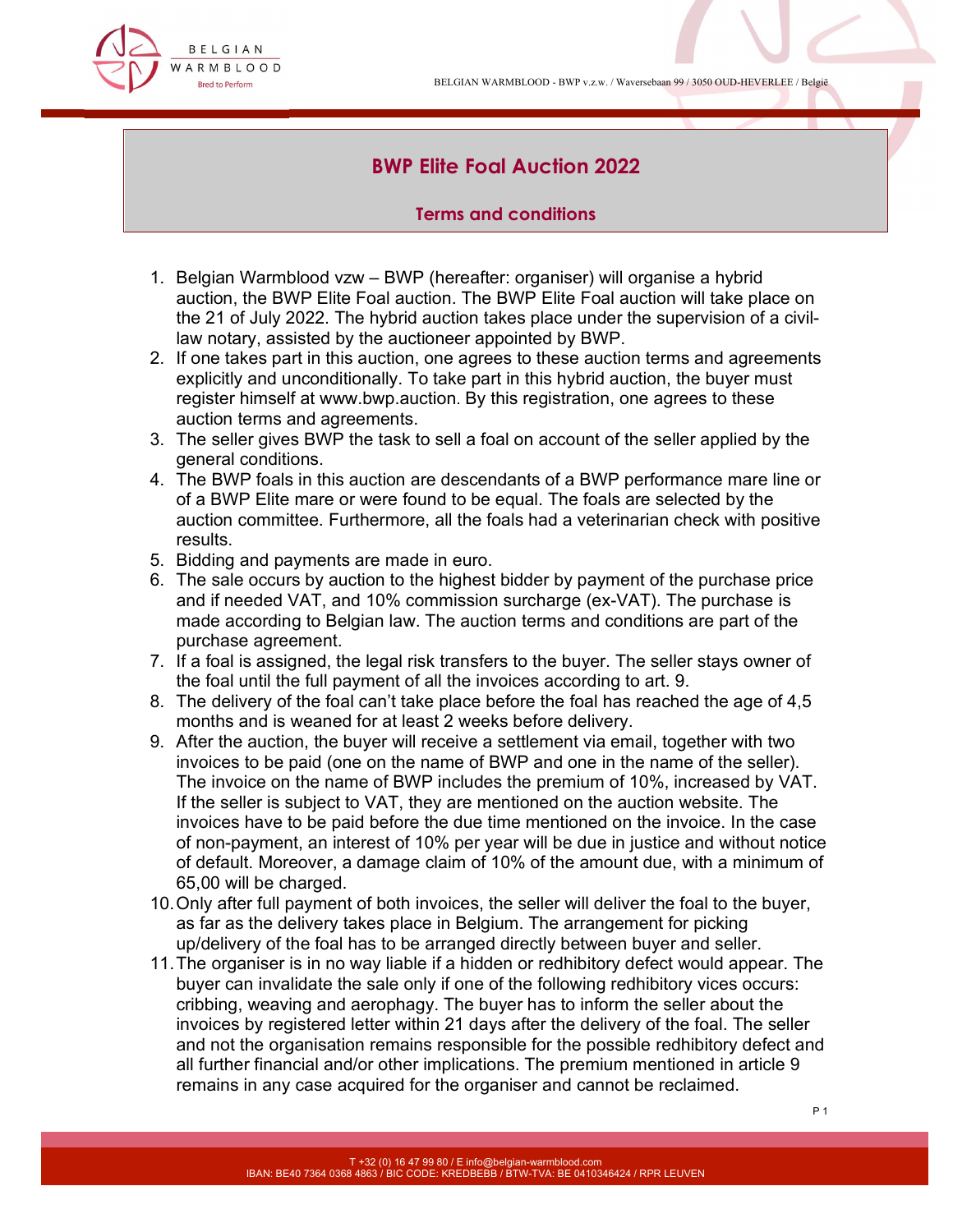

- 12. The organiser is not liable for possible erroneous information in the catalogue or on the website.
- 13. In the case of export of a horse, the buyer will submit valid transport documents within the year, on forfeiture of a penal sum consisting of the VAT as yet to be charged.
- 14. The organisation will definitively decide on any disputes that may arise regarding the sale during the auction procedure.
- 15. If after the auction a difference would arise regarding the sale, only the districtcourts of Leuven, department of Leuven, are competent, The Belgian law is applicable.

The English version of these auction conditions is a translation of the Dutch text. Only the Dutch text has a binding effect in this respect. The translation of these auction conditions into another language is purely informatory.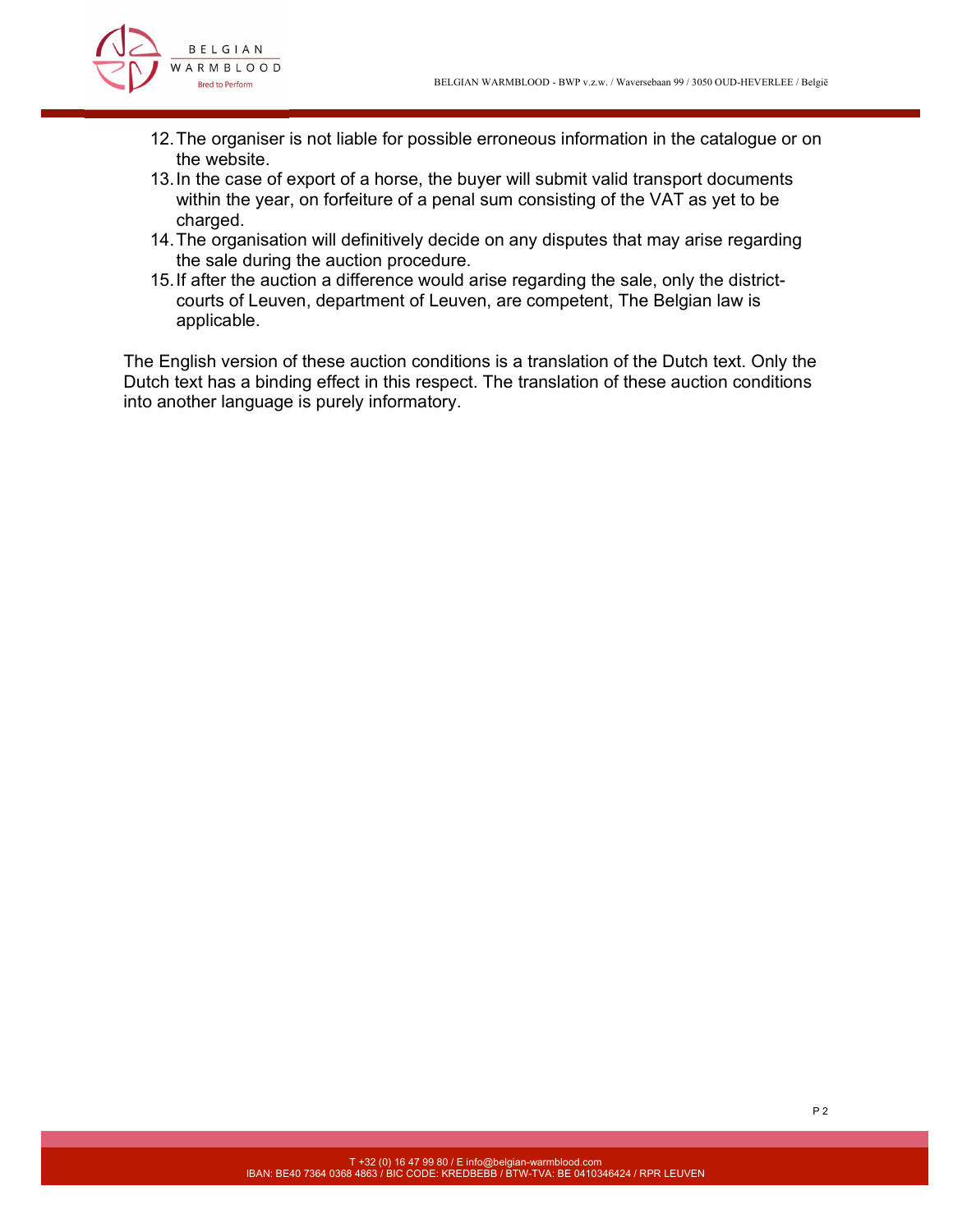

## ADDENDUM

## AUCTION CONDITIONS FOR ONLINE BIDDING AT THE BELGIAN WARMBLOOD AUCTION

By making a bid via internet, the bidder accepts unconditionally the mentioned auction and sales conditions, as well as the conditions below, which are also applicable to the BELGIAN WARMBLOOD AUCTION ONLINE.

Auctioning party : Belgian Warmblood, Waversebaan 99, B-3050 Oud-Heverlee Terms and conditions :

1. Every bid, expressed by a participant, is, just like a bid on the spot, irrevocable and unconditional.

2. For determining if a bid in the auction has first been made by an internet participant or by a bidder on the spot, the judgement of the auctioneer is binding.

3. Any participant is aware of the fact, and agrees with it, that the services offered by the auctioning party are limited to technically facilitating a) following the BWP Elite Foal Auction via internet and b) participating in the BWP Elite Foal Auction as a bidder.

4. The participant is aware of the fact, and explicitly agrees, that the services available via the website are limited to making it technically possible to follow the auction and to participate in the auction as a bidder. Belgian Warmblood - BWP vzw does not have or take any responsability in the organization and the course of the auction via its website (for instance, and without wanting to be limitative : the website drops out or reacts slowly during the auction). Belgian Warmblood - BWP vzw takes every possible effort to secure its systems against loss of data and/or any form of unlawful use, and takes the appropriate technical and organizational measures. In his/her contact with Belgian Warmblood - BWP vzw the participant is obliged to adequatly secure his/her computer and/or any other device used to have access to the auction site, and as usual to protect them from virusses or other illegal programmes or sites which can be spread via internet.

5. When the participant in the auction makes a bid via the internet, that bid has equal legal effect as a bid on the spot.

6. In order to be allowed to make a digital bid in the auction, the participant may be asked by the auctioning party to transfer an internet security. In that case, the participant has to meet that request before he can be accepted to participate.

7. By making a bid via internet, the participant declares to know the procedure of deposit, securing and release of the internet deposit and declares to accept that procedure.

8. If the participant is, for whatever reason, not capable of meeting his obligation to take possession of the auction object, the caused damage will be recovered from him by the auctioning party, in the first place, but not exclusively, from an internet deposit.

9. The participant declares to possess a mobile phone with which sms-messages can be received. During the auction, the participant must be attainable for the auctioneer, the auctioning party and the auction organizer.

10. The auction organization reserves the right to give up the implementation of a specific auction via internet, for whatever reason and at any moment.

11. The auction organization has the competence to modify this registration declaration. The participant will every time have the right to refuse the altered stipulations. In that case, the auctioning party has the right to directly stop its service to the participant. From that moment, the participant will no longer be able to participate in auctions (via internet).